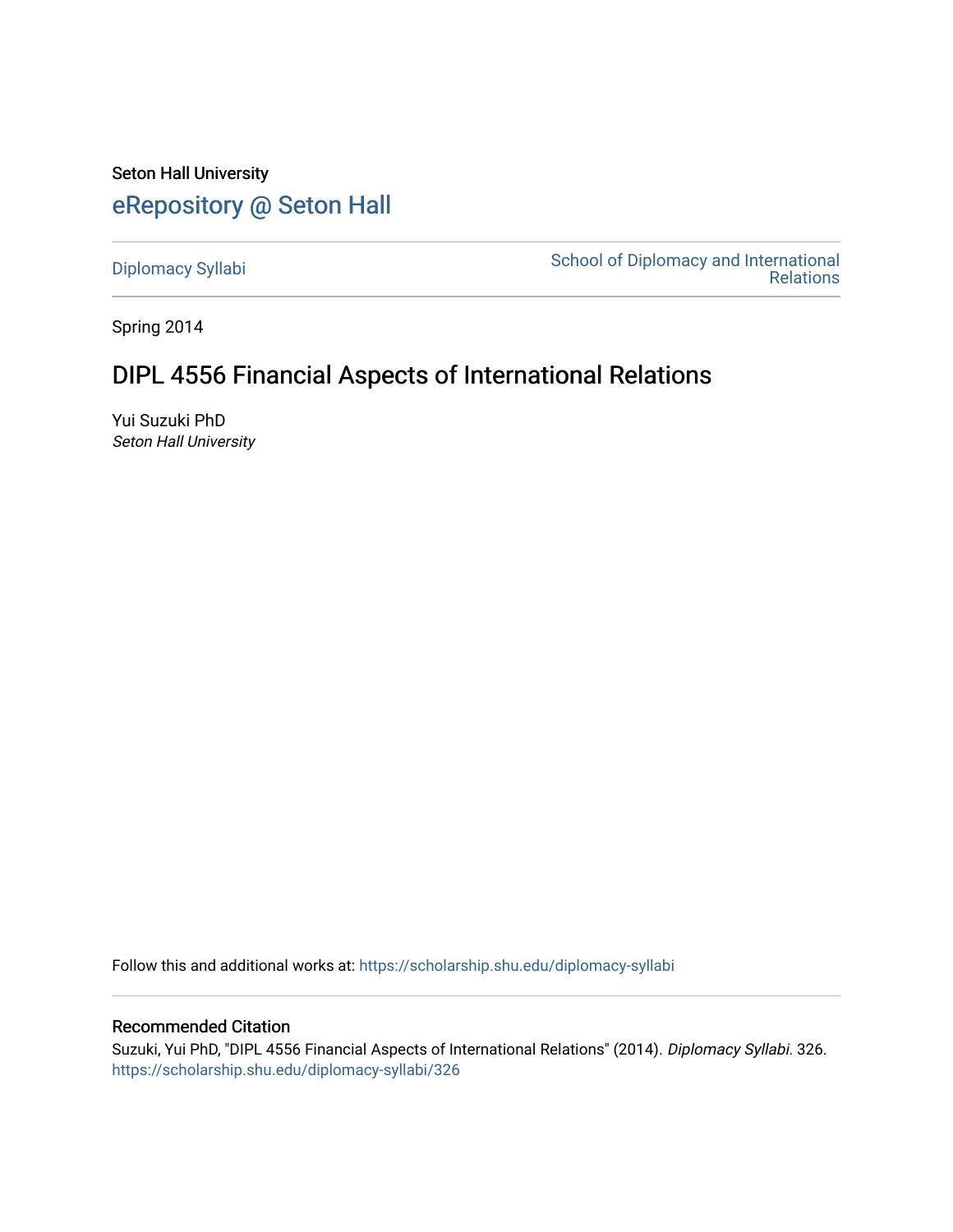## DIPL 4556: Financial Aspects oflnternational Relations John C. Whitehead School of Diplomacy & International Relations Seton Hall University Spring 2014 Syllabus

#### Administrative Information

| Schedule:       | Tuesday/Thursday 2:00 am - 3:15 pm at Duffy Hall 82 (DIPL4556AA) |
|-----------------|------------------------------------------------------------------|
|                 | Tuesday/Thursday 3:30 pm - 4:45 pm at Duffy Hall 82 (DIPL4556AB) |
| Instructor:     | Yui Suzuki                                                       |
| Office:         | McQuaid Hall 101C                                                |
| Office Hour:    | Tuesday/Thursday 12:30 pm-2pm or by appointment                  |
| E-mail Address: | Yui.Suzuki@shu.edu                                               |
| Grading:        | Attendance/Participation 10%; Midterm Exam 30%; Final Exam 60%   |

## Course Description (Summary and Objectives):

This course provides an overview of international financial economics and open economy macro. Topics include gains from financial integration, determinants of exchange rates, macroeconomic policy, exchange rate regime choice, and currency crisis. After taking this course, you will be familiar with the fundamental concepts and evolutions of debates surrounding financial aspect of international relations.

Besides providing a good knowledge of the subjects, I set a goal of building numeracy and critical thinking proficiencies in my teaching. The goal of academic education is to fully develop the students in terms of both knowledge and practical ability, and numeracy and critical thinking are indispensable in the context of the latter. For this end, I play up scholarly bases and rigorousness of discussion for academic courses. In economics, theories are presented by mathematical frameworks called theoretical models. Only with the language of mathematics, we can formulate relationships in a theory, elucidate assumptions and implications about complex subjects, and understand the mechanisms that the implications are derived with clarity, generality, rigor, and simplicity. Informal presentation only in words does not express them adequately and effectively. Therefore, I follow this norm in my teaching.

Specifically, I spend time in presenting careful and detailed introductions of the technical bases of important models. Then, I demonstrate how these models work and show how we can derive implications using various instruments including figure, table, graph, and algebra. This process affords competence in numerical calculation and graphical interpretation as well as the ability to evaluate quantitative information accurately. Furthermore, understanding or, at least, touching upon the rigor of the concepts and models helps students acquire the skill of critical thinking. To think critically is to think clearly and rationally about the subject matter under consideration. It starts by identifying assumptions required to derive conclusions, and then we analyze and evaluate their adequacy and appropriateness. I believe this process increases your analytical skills and paves the way for intellectual interaction in the real world.

## Course Prerequisites:

This course requires good understanding of basic theories of micro and macro economics. Although I do not designate specific courses as prerequisites, it generally makes sense to take this course after you finish ECON 1402 and 1403 (Principles of Economics I and II). The theoretical models we will use are mathematical in nature, but most of them are quite simple understood graphically.

## Course Reading:

I provide all the lecture notes (PowerPoint slides) throughout the course for your convenience. This is to encourage you to prepare for the classes and actively participate in the class discussions. Topics are largely in line with the required main textbook for this class: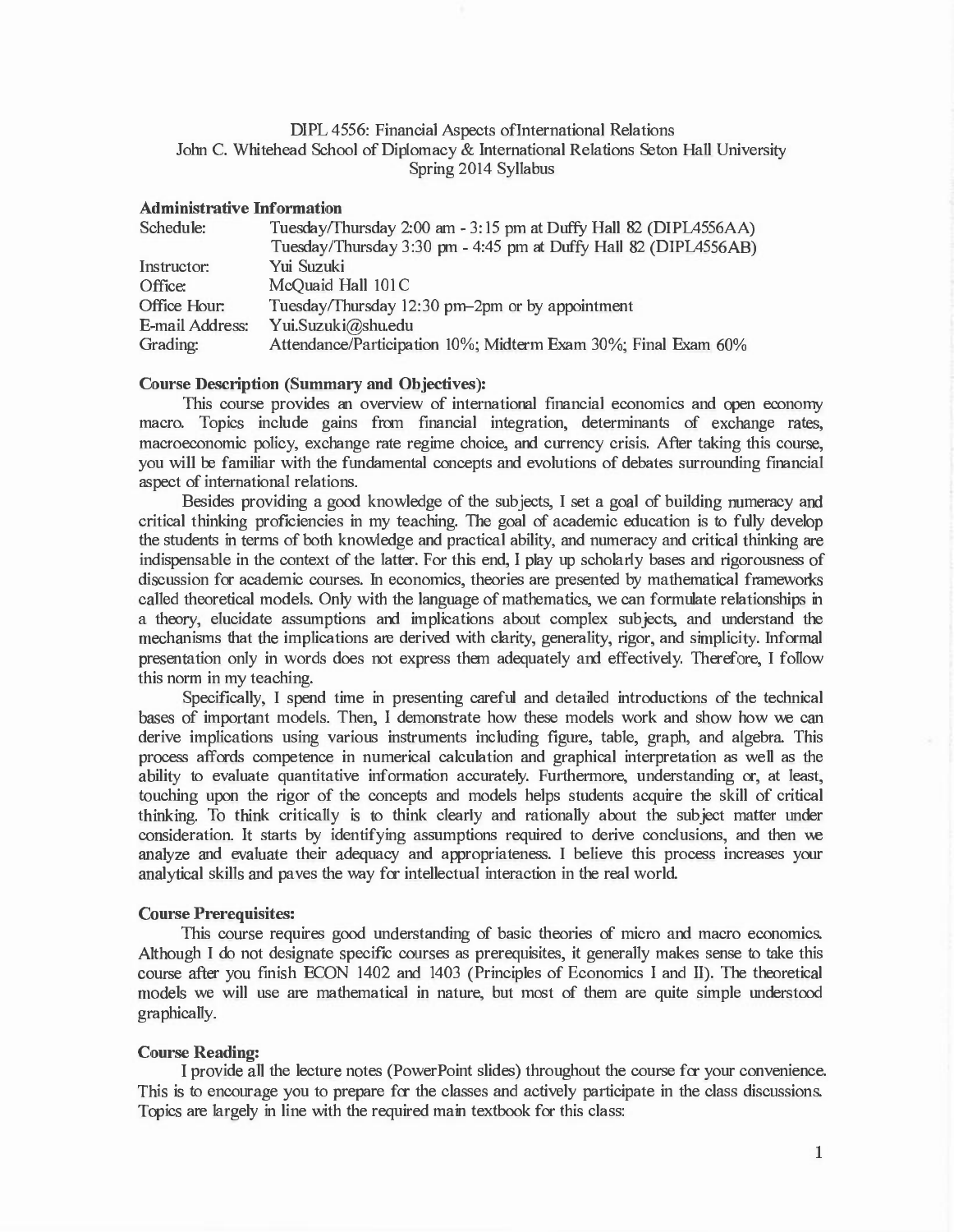Paul Krugman, Maurice Obstfeld, and Marc Melitz, International Economics: Theory and Policy, latest edition, Prentice Hall (ISBN-10: 0132146657).

Students may use earlier editions of the textbook (though be aware that chapter numbering may have changed across editions). This is a nice book providing both theory and its application to policy analysis. I assume that you read relevant chapters of the textbook before or after the class depending on your learning style. Remember that PowerPoint slides are not the substitute for the textbook reading.

#### Course Requirements:

Midterm and Final Exam: Exams are in-class on March 6 (midterm exam) and May l (final exam). It is your responsibility to take these exams on the dates, and there is no make-up for the exams. Both are closed-book exams, but you may bring in a piece of letter size paper (I do not want you to spend time for rote memorization). Midterm exam covers first half of the course (slide(]) to (7)) and final exam covers entire course with more weights on the second half. Ifthere is a dispute over the grade you receive on exams, I will be happy to reconsider your grade but I reserve the right to re-grade the entire exam.

Class Participation: Your attendance to all classes is mandatory. I take attendance and it determines 10% of course grade. Indeed, I believe that attending class means more than 10%. If you fail to attend class regularly, you will need to pay really high cost to catch up before exams. As a safety net for possible unavoidable absences, I will ignore first four absences in a semester (roughly once a month). Instead, I will not consider excuses for individual absences (so you do not need to e-mail me when you miss a class). I believe you are mature enough to plan ahead and manage your schedule by yourself. This rule does not apply to unforeseeable and unavoidable long absences from the university lasting more than weeks such as due to hospitalization. I will consider such excuse upon receiving appropriate documentation.

Code of Conduct: The usual rules of polite behavior apply—activities which disturb other students and instructor are not acceptable. This includes late arrival, early departure, and conversation during class. The use of computer and other electronic devices (e.g. ipod, ipad, cell phone...) is prohibited in this class. It is rude and disruptive to be checking your e-mail, surfing the web, or instant messaging when you are supposed to be participating in the class activities. You must turn off or mute these devices before the class starts. I reserve a right to regard those who fail to follow these rules as absences.

Problem Set: I provide problem sets. This is to support your studying and enhance your understanding of the course materials. I strongly encourage you to try these problem sets. If you submit your answer sheets, I am happy to grade them and discuss when needed.

#### E-mail and Office Hours:

You are welcome to send an e-mail to me. Please make sure that the subject starts by course number (e.g. DIPL4556: question about UlP and ClP) so that I can distinguish your e-mail from spams. In general, I check my email regularly and try my best to reply within 24 hours. I may urge you to come to office hours when I find it more make sense to reply in face. Office hours are not simply "pro-forma"; personally, I get a lot more satisfaction out of teaching when I have a chance to talk to students. For you, office hours can be very useful to hash out specific questions; to clarify concepts that remain a bit hazy; and to discuss ideas for extending the material in class to what is going on in the world. If the scheduled times do not work, e-mail me and I'll be happy to set new ones.

#### Course Grade:

I will reflect both absolute and relative evaluations in determining course grades. When I judge it necessary, I transform raw scores to curved scores for grading purpose using class averages and standard deviations (so it is relative evaluation). It is a statistical treatment, and so there is no discretion at individual level in this process. I usually set the average at 80 in undergraduate courses,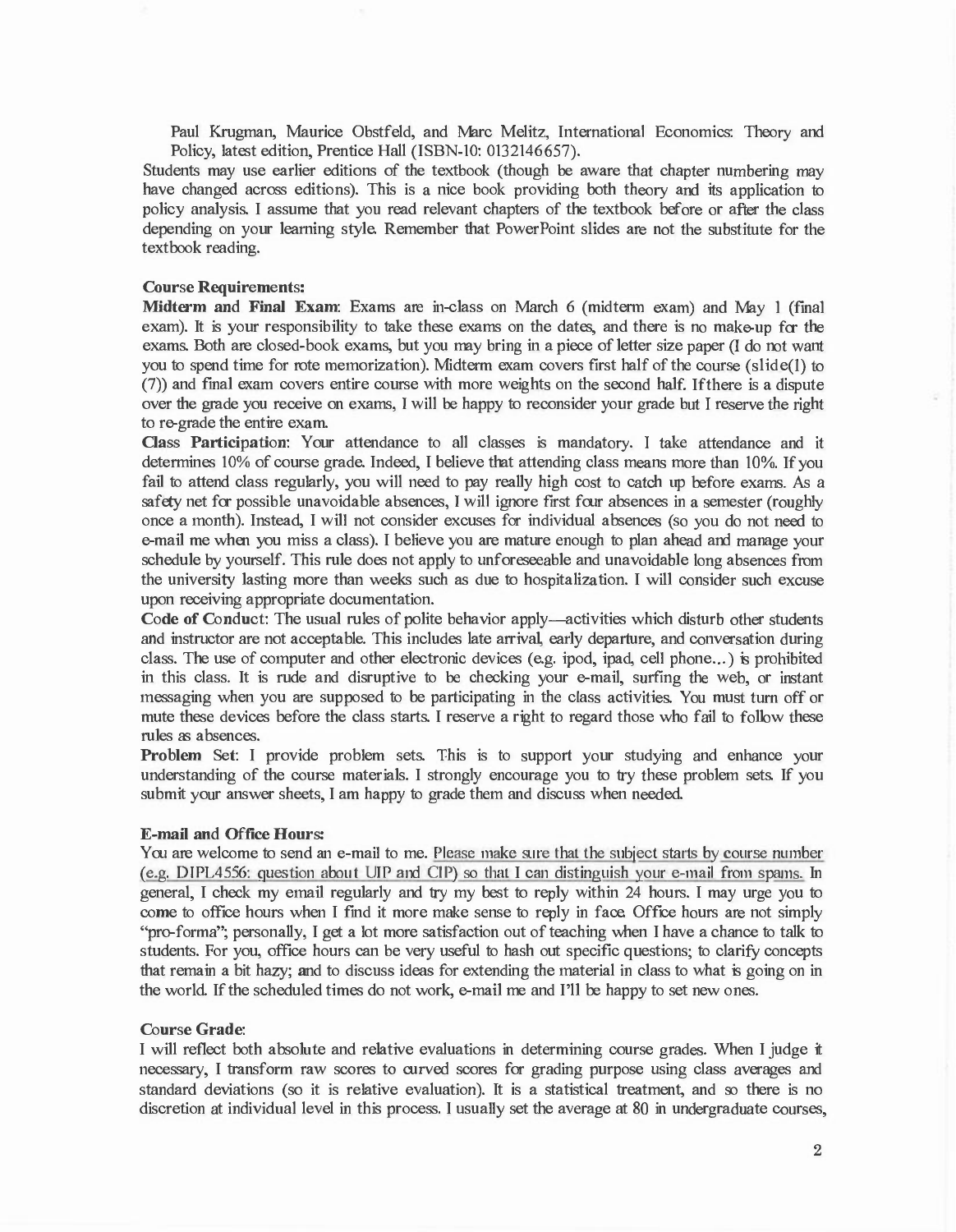however, it can be higher when entire class does well (so it is absolute evaluation).

# <sup>d</sup>l O(your raw score- class average) 80 ( h' h ) your curve score = + or ig er class standard deviation

The course grade is assigned based on the weighted average of the (standardized) scores of the exams and class participation. Note that no opportunity to make up low score(s) in exams and/or attendance (e.g. report assignment; retest) will be provided. The cutoffs are as below. I reserve the right to lower the cutoffs but not to raise them.

#### **Grading Scale:**

| $92\% - 100\%$ : A<br>$82\% - 87\%$ : B<br>$90\% - 91\%$ : A<br>$88\% - 89\%$ : B+<br>78%-79%: C+<br>72%-77%: C<br>$70\% - 71\%$ : C<br>$68\% - 69\%$ : D+<br>$59\%$ : F | $80\% - 81\%$ : B<br>$60\% - 67\%$ : D |
|--------------------------------------------------------------------------------------------------------------------------------------------------------------------------|----------------------------------------|
|--------------------------------------------------------------------------------------------------------------------------------------------------------------------------|----------------------------------------|

If you believe you need an accommodation for a disability, please let me know at your earliest convenience. As soon as you make me aware of your needs, we can work with the Office of Disability Support Service to determine appropriate accommodations. I will treat any information you provide as private and confidential.